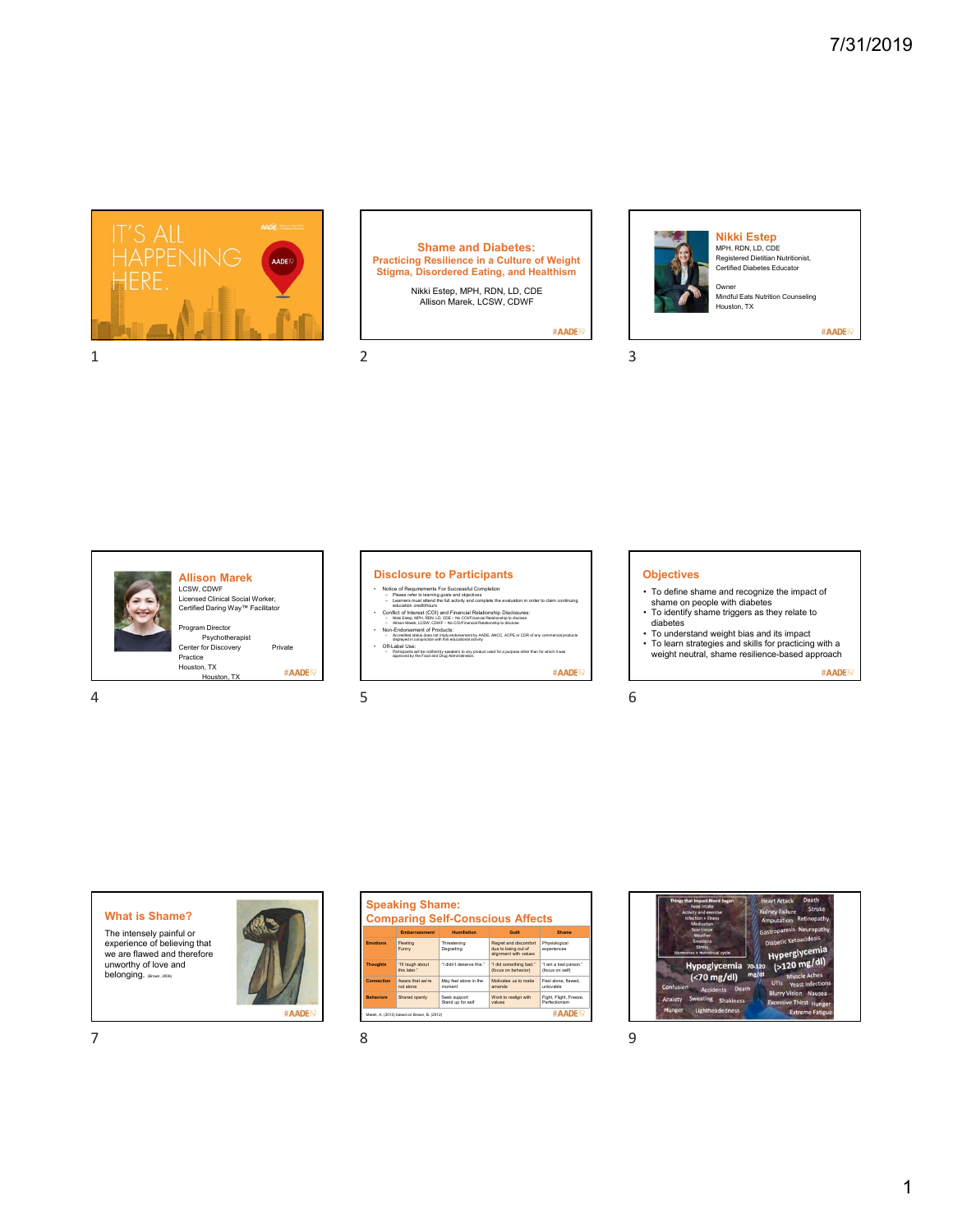### **Shame Cuts the Tightrope Individual Triggers Weight Stigma Healthism Diet Culture ACEs + Trauma Isolation** #AADE

10 11 12

# **Weight Stigma Definition + Prevalence**

- "The social devaluation and denigration of people perceived to carry excess weight and leads to prejudice, negative stereotyping and discrimination toward those people." (Tomiyama, 2014)
- Weight discrimination has increased by 66% in the last decade<br>- Seen as the last "socially acceptable" form of bias<br>- For women, weight discrimination is more common than race<br>- discrimination  $\mu_{\text{comp}}$  is a tensor and

# **Weight Stigma in Healthcare**

- 
- Modical professionals preceive larger<br>patients as lazy, lacking willpower,<br>patentally to blame for their<br>weight/health, non-compliant<br>weight/health, non-compliant<br>professionals as blame weight for all<br>professional distance
- 



#AADE



#### "The genetic contribution to BMI may be about 70%" (NIH Clinical Guidelines on the Identification, Evaluation, and Treatment of Overweight and Obesity in Adults) "BMI is a highly heritable human trait. Despite legitimate concerns nental forces responsible for recent changes in its prevalence, this fact has not altered." (O'Rahilly, S. 2006)

#AADE

# **Dangers of Dieting**

For every 10 people who diet, after 5 years, 1 will maintain weight loss, 5 will regain back to original weight, and 4 will weigh more than original weight 95% of diets fail - meaning at 5 year follow-up most have regained weight

"Weight regain to pre-intervention weight occurs regardless of whether the<br>participant has overweight or class I, II or III obesity, and in participants with normal<br>blood sugar, prediabetes and type 2 diabetes." (wiwisc 20

الله the high rate of relapse among people with obesity who have lost weight has a<br>strong physiological basis and is not simply the result of the voluntary resumption of<br>old habits." #AADE

13 14 15

### **Impact of Weight Stigma** • Substantial evidence of discrimination in employment (hiring, wages, promotion), health care, education, mass media (Puhl & Heuer, 2009) Children as young as 3 describe<br>stupids, lazy, or ugly<br>stupids, lazy, or ugly<br>Comer & Stemest, 1999<br>Overweight or obses children<br>operience up to twice the bullying<br>risk fran normal weight children<br>skipan comes as less like **Leire Youth** especially daughters (Crandall, 1991, 1995). #AADE







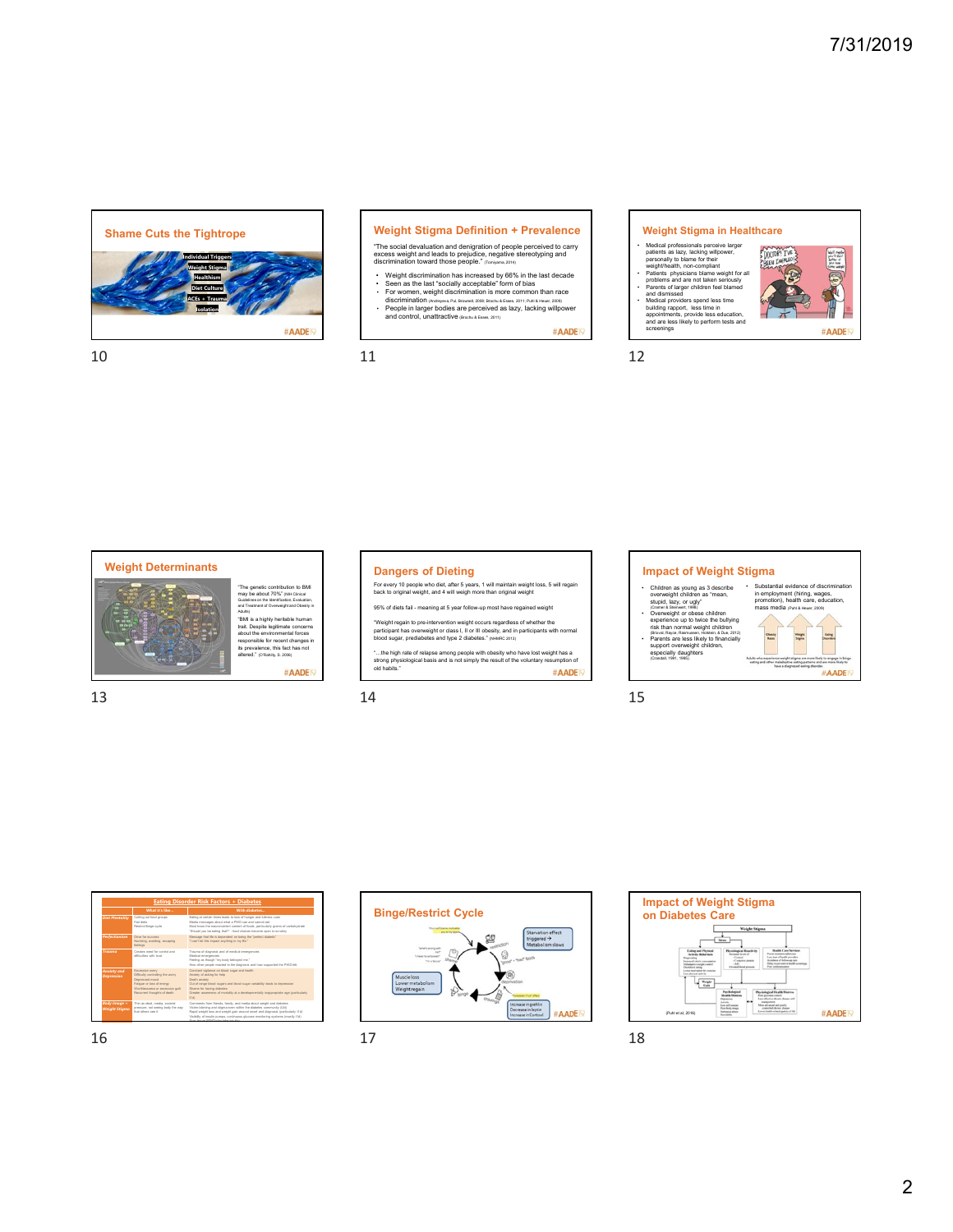#### **Weight Stigma: T2D Risk Factor** Chronic weight dissatisfaction,  $\frac{1}{2}$ **regardless of BMI,** increased and predicted type 2 a Without B<br>■ With BM diabetes risk. u. Werk, M. D., Wa<br>Antarketion p<br>Mestin Paychola #AADE 19 20 21

**Weight Stigma → Weight Cycling → T2D Risk Factor**  $\sim$  matrices Cardiometabolic harms of weight cycling: • Enhanced weight gain • Hyperinsulinemia and insulin resistance • Hyperlipidemia and Hypertension • Repeated Overshoot Theory • BWV was associated with high increased likelihood of heart failure,  $\begin{tabular}{|c|c|c|c|} \hline \begin{tabular}{|c|c|c|} \hline \begin{tabular}{|c|c|} \hline \begin{tabular}{|c|c|} \hline \begin{tabular}{|c|c|} \hline \begin{tabular}{|c|c|} \hline \begin{tabular}{|c|c|} \hline \begin{tabular}{|c|c|} \hline \begin{tabular}{|c|c|} \hline \begin{tabular}{|c|c|} \hline \begin{tabular}{|c|c|} \hline \begin{tabular}{|c|c|} \hline \begin{tabular}{|c|c|} \hline \begin{tabular}{|c|c|} \hline \begin{tab$ death, and microvascular events in persons with Type 2 DM across all BMI categories #AADE

### **Healthism**















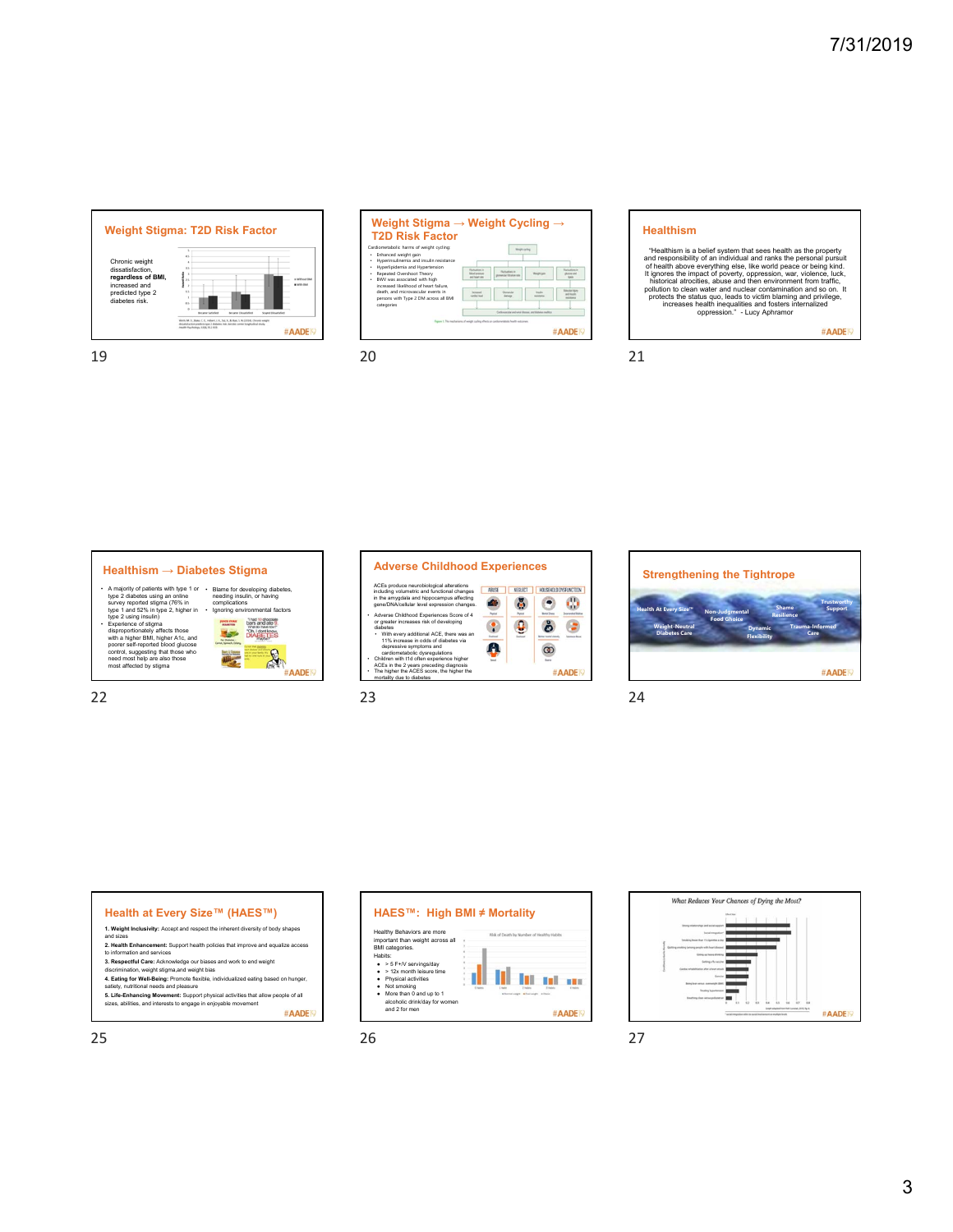# **Weight-Neutral Diabetes Care (WNDC) Focuses on establishing self-care behaviors. It DOES NOT promote restriction, endorse unsustainable exercise, or encourage disordered eating as a way to "get healthy."**

#### • Focus on Healthy Behaviors instead of Weight Loss • Refrain from blame

- Change Dehumanizing Language<br>  $\frac{1}{2}$  Say, "Person in a Langer Body." Only use the term "fat" if the term has been chosen<br>
by the client and has been neutralized.<br>
Creatis an individual exponential conditions:<br>
Creatis
- 
- #AADE<sup>IC</sup>

**WNDC:** *Behaviors* **Reduce Diabetes Risk**

- 
- Dietary quality and physical activity can postpone diabetes development<br>independently of weight change (Malmo Sweden 5 year follow up)<br>Dietary intervention, exercise and both dietary intervention and exercise<br>reduced the r
- Quoted in a systematic analysis by Hu (2007) Physical activity reduced DM2 incidence significantly in studies of adults in USA, Malta, Britain, Sweden, Finland, Japan
- 33% reduced incidence in women who do vigorous exercise once a week<br>vs never (Nurses Health Study, 87000 women, 8 yr follow up) # A A D

# **WNDC Results**



28 29 30

#### **Non-Judgemental Food Choice**

- 
- 
- Using food neutral language will lessen shame and<br>• All foods fit no good foods or bad foods<br>• All foods fit no good foods or bad foods<br>• Unconditional permission to eat uses these two phrases<br>• to help people devel
	-
- 

#AADE



**Flexibility in Diabetes Management**<br>Diabetes management is not static.

The same food, insults, consider an<br>angement is not static. The same food insult, or activity could yield different test<br>list each time, each day<br>important for the individual to learn their tody's response to food, activi

#AADE







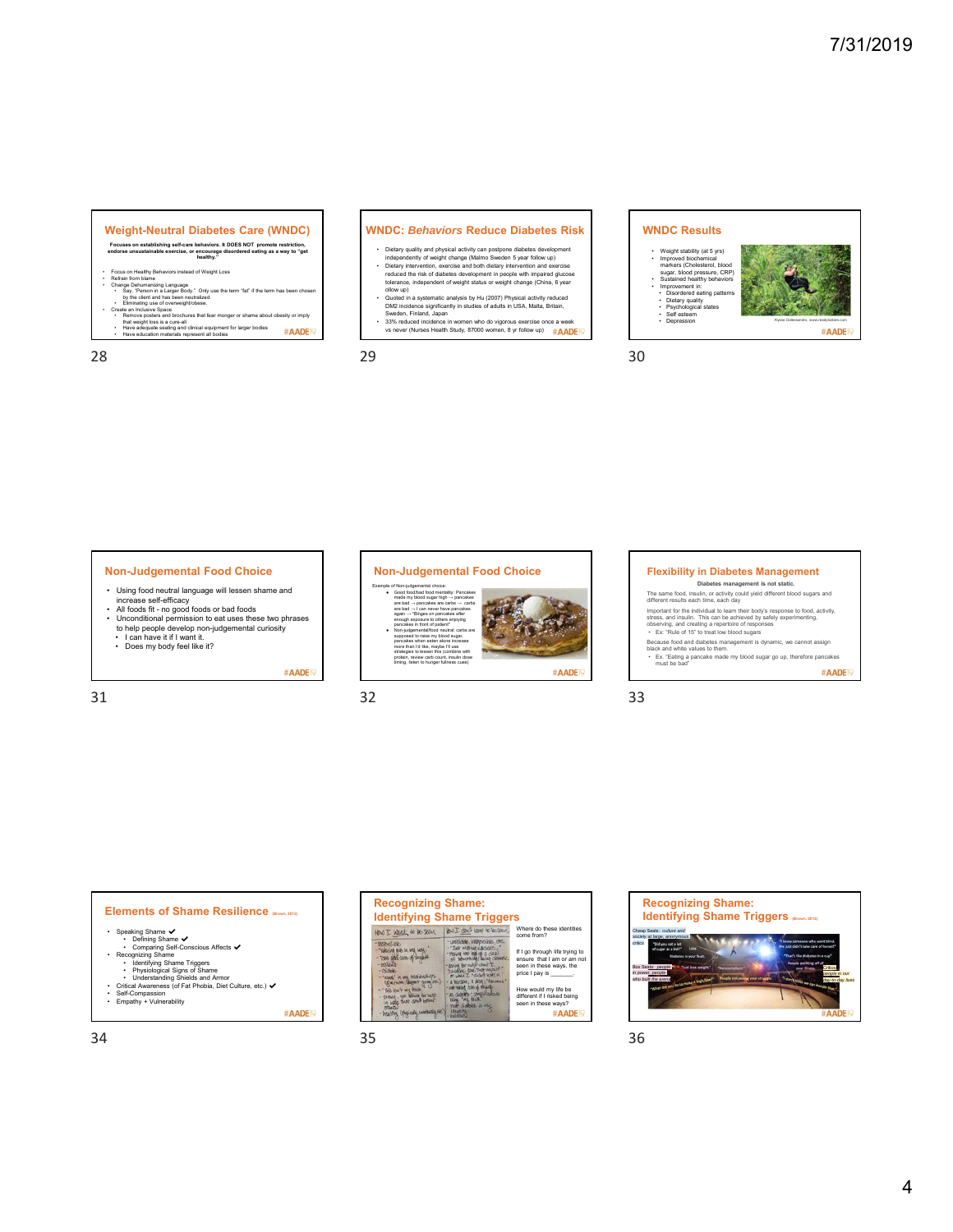



 $37$   $38$ 







40 41 42